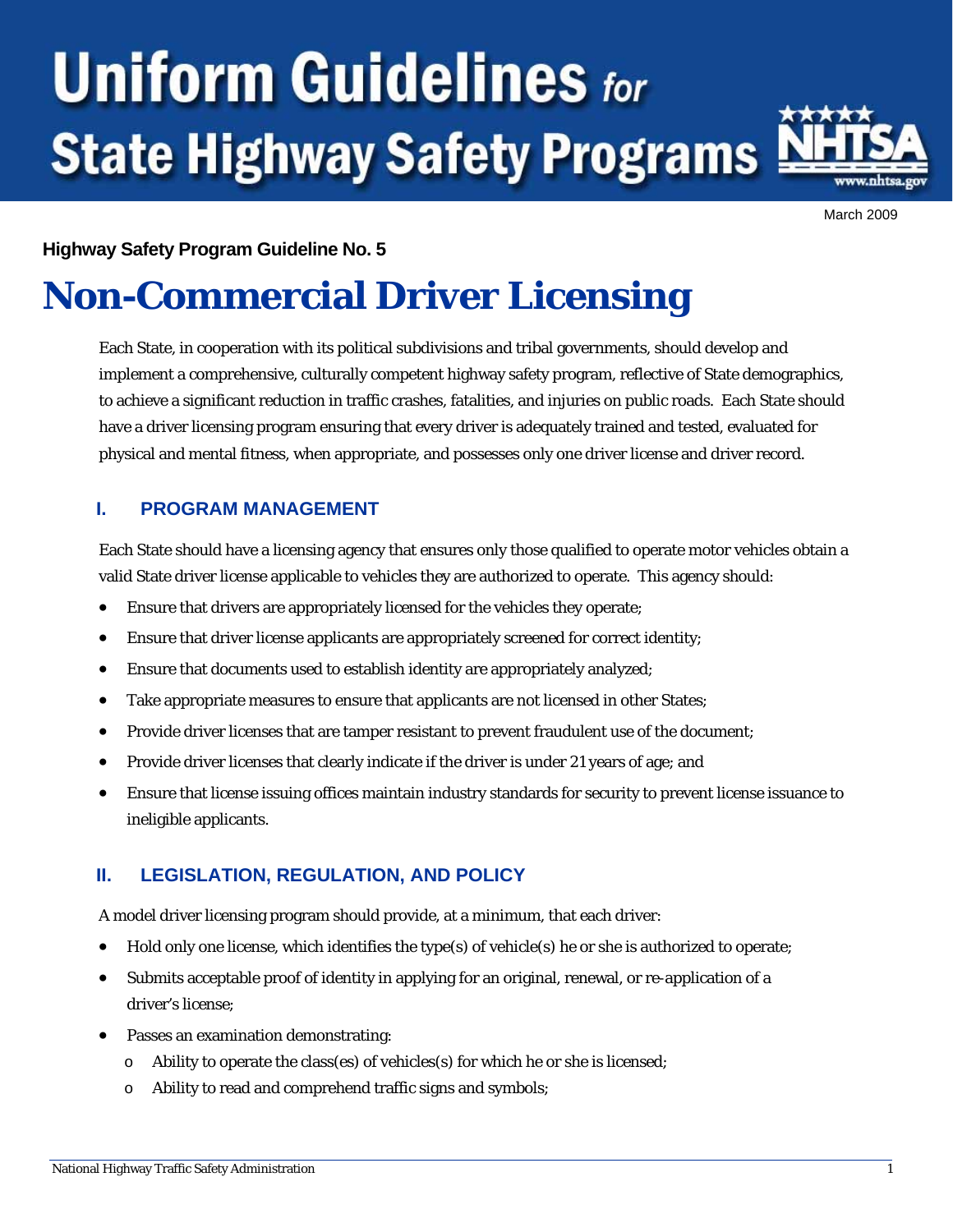- o Knowledge of laws relating to traffic (rules of the road) safe driving procedures, vehicle and highway safety features, emergency situations that arise in the operation of a vehicle, and other driver responsibilities; and
- o Visual acuity, which must meet or exceed State guidelines; and
- Renews the license, in-person, periodically with skill testing and medical examinations, as appropriate.

A model Graduated Driver Licensing (GDL) law should require each driver under age 18 to participate in a GDL System, a three-stage system that incrementally adds privileges for novice drivers as they gain experience driving. The three-stage process should include the following progressive steps:

- First, the young, novice driver receives a learner's permit that:
	- o Starts no younger than 16 years of age;
	- $\circ$  Requires completion of a minimum of 6 months driving without an at-fault crash or traffic violation;
	- o Requires supervised driving at all times in which the supervising licensed driver is age 21 or older; and
	- o Prohibits the use of portable electronic communication or entertainment devices while driving.
- Next, the young driver receives an intermediate, or provisional, permit that:
	- $\circ$  Requires completion of a minimum of 6 months driving without an at-fault crash or traffic violation;
	- o Imposes nighttime driving restrictions;
	- o Imposes teenage passenger restrictions;
	- o Prohibits the use of portable electronic communication or entertainment devices while driving; and
	- o Mandates adherence to State seat belt use requirements.
- The third and final stage is full licensure with:
	- o Passenger, nighttime and portable electronic devices restrictions until age 18; and
	- o Maximum blood alcohol limits of .02 until age 21.
- The driver should receive driver education that meets standards set by the State that are related to the State driving manual and driving test and, to the greatest degree possible, increases the safety performance of new drivers. (Under no circumstance should driver education reduce the time required to pass through the GDL system.)

#### **III. DRIVER FITNESS**

Each State should have:

- A system that provides medical evaluation of people who the driver licensing agency has reason to believe have mental or physical conditions that might impair their driving abilities;
- A procedure that will keep the driver license agency informed of all licensed drivers who are currently applying for or receiving any type of tax, welfare, or other benefits or exemptions for the blind or visually impaired beyond established State vision requirements;
- A medical advisory board or equivalent allied health professional unit composed of qualified personnel to advise the driver license agency on medical criteria, including alcohol use and vision guidelines; and
- Protection from civil liability for individuals who report, in good faith, potentially at-risk drivers to the licensing authority.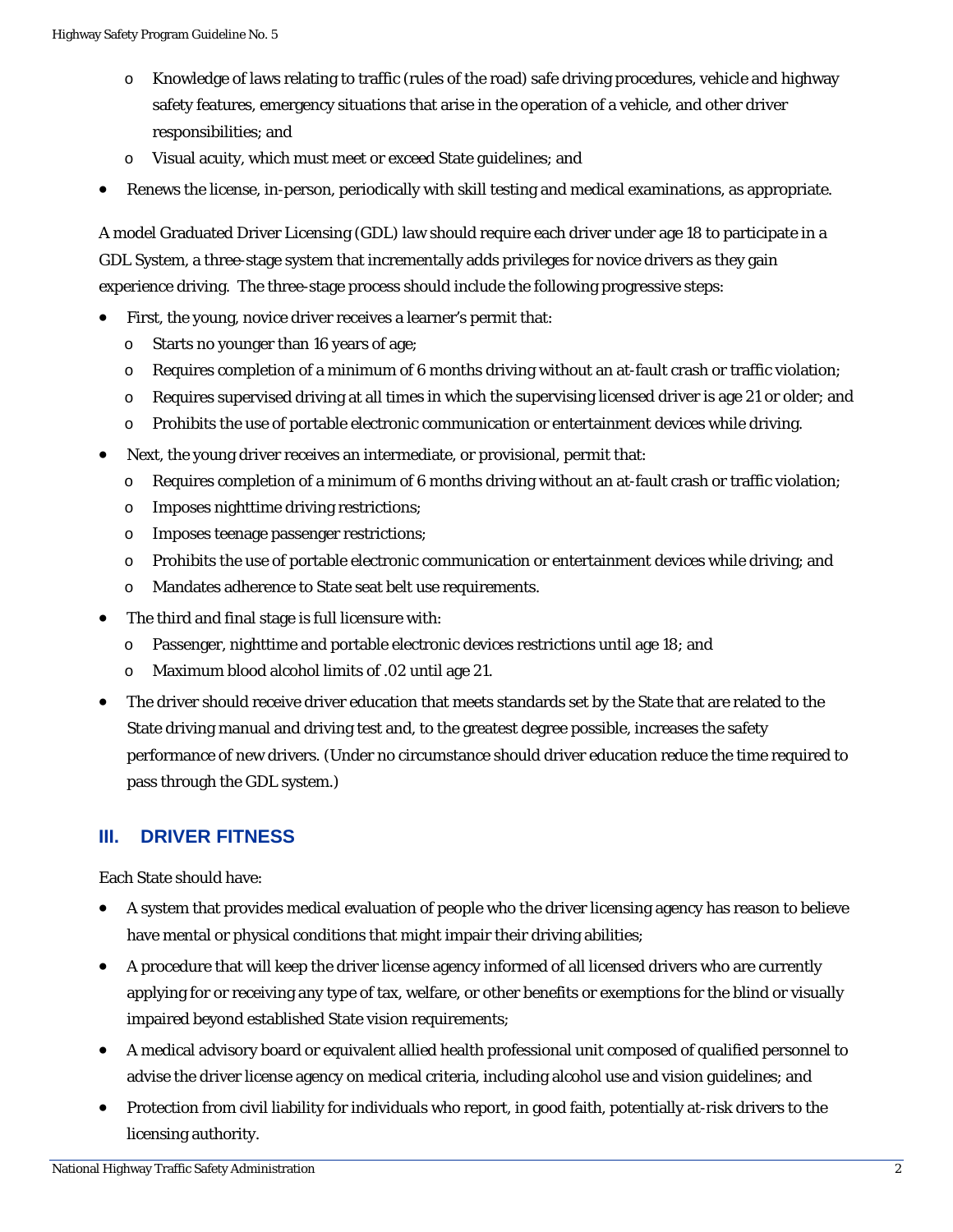### **IV. MOTORCYCLE OPERATOR LICENSING**

States should require every person who operates a motorcycle on public roadways to pass an examination designed especially for motorcycle operation and to hold a license endorsement specifically authorizing motorcycle operation. Each State should have a motorcycle licensing system that requires:

- A motorcycle operator's manual that contains essential information on reducing the risks associated with riding a motorcycle;
- A motorcycle license examination, including knowledge and skill tests, and State licensing medical criteria;
- License examiner training specific to testing of motorcyclists;
- Motorcycle license endorsement;
- Cross referencing of motorcycle registrations with motorcycle licenses to identify motorcycle owners who do not have the proper endorsement;
- Motorcycle license renewal requirements;
- Learner's permits issued for a period of at least 90 days and the establishment of limits on the number and frequency of learner's permits issued per applicant to encourage each motorcyclist to get full endorsement; and
- Penalties for violation of motorcycle licensing requirements.

#### **V. DRIVER RECORDS, DATA, AND EVALUATION**

Each State should maintain a driver control record on each licensed driver that includes identification information, principle residence, and driver history. (See Highway Safety Program Guideline No. 10 – Traffic Records.) In addition to the historical aspect, the traffic records system should be conducive to:

- Timely, accurate, and complete entry of data into the system;
- Ease of accessibility to the system to give timely, accurate, and complete information on drivers for users of the system. Functional users may include courts, administrative/legal personnel, motor vehicle administration, law enforcement, research and development, and private citizens;
- Real-time availability of data to provide DMV personnel and other system users with a rapid-response system for the information requested on standard and priority requests for eligibility of an applicant for issuance of a driver license;
- Ad-hoc reporting for statistical and other research purposes;
- Real-time identification of problem drivers for enforcement or other operational countermeasures; and
- Medical restriction or suspension/revocation information.

Each license should be issued for a specific term, and should be renewed to remain valid. At time of issuance or renewal each driver's record should be checked.